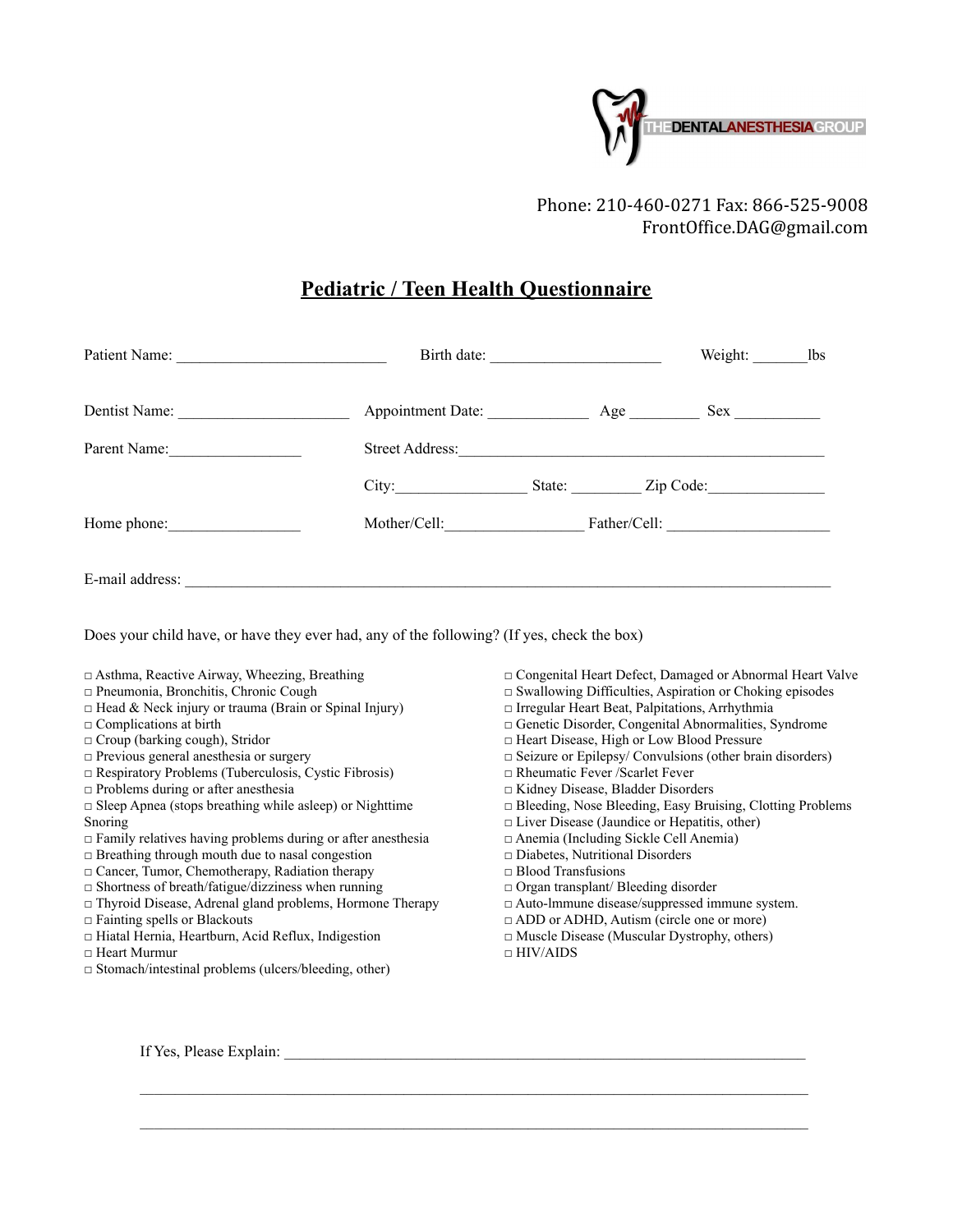● Any cold, cough, fever, flu or sore throat **within the last 4 weeks**? (please circle all that apply) □Yes □ No If Yes, Please Explain: \_\_\_\_\_\_\_\_\_\_\_\_\_\_\_\_\_\_\_\_\_\_\_\_\_\_\_\_\_\_\_\_\_\_\_\_\_\_\_\_\_\_\_\_\_\_\_\_\_\_\_\_\_\_\_\_\_

#### \*\* any child with a recent cold or upper respiratory infection within the past four weeks is at a TEN FOLD **risk of airway complications during sedation. It is EXTREMELY important that you inform our office if your child has recently had a possible cold.**

| Past hospitalizations/surgeries or emergency room visit? Reason? ________________                                                                                                                                                                  | $\Box$ Yes $\Box$ No |
|----------------------------------------------------------------------------------------------------------------------------------------------------------------------------------------------------------------------------------------------------|----------------------|
|                                                                                                                                                                                                                                                    |                      |
| Was the child born premature? How many weeks at birth? _________________________                                                                                                                                                                   | $\Box Yes \Box No$   |
| Does your child have ANY disease, condition or problem not mentioned so far?                                                                                                                                                                       | $\Box$ Yes $\Box$ No |
|                                                                                                                                                                                                                                                    |                      |
| Does the patient take any medication regularly and/or as needed (including over the counter?)<br>$\circ$                                                                                                                                           | $\Box$ Yes $\Box$ No |
| Are there any behavioral/emotional/cultural/spiritual concerns that we need to be aware of?                                                                                                                                                        | $\Box$ Yes $\Box$ No |
| List all allergies: (latex, soy, egg, sulfa, aspirin, Ibuprofen, codeine, antibiotics, local anesthetics etc.)<br><u> 1989 - Johann Harry Harry Harry Harry Harry Harry Harry Harry Harry Harry Harry Harry Harry Harry Harry Harry</u><br>$\circ$ |                      |
| What happens? $\Box$ Rash/hives $\Box$ Breathing problems/wheezing $\Box$ Swelling $\Box$ Itching                                                                                                                                                  |                      |
| $\circ$                                                                                                                                                                                                                                            |                      |

**truthfully to the best of my knowledge.**

| Name: |                                                           | )ate |
|-------|-----------------------------------------------------------|------|
|       | eoal<br>. juardian<br>: Parent or<br>- - - - - - -<br>. . |      |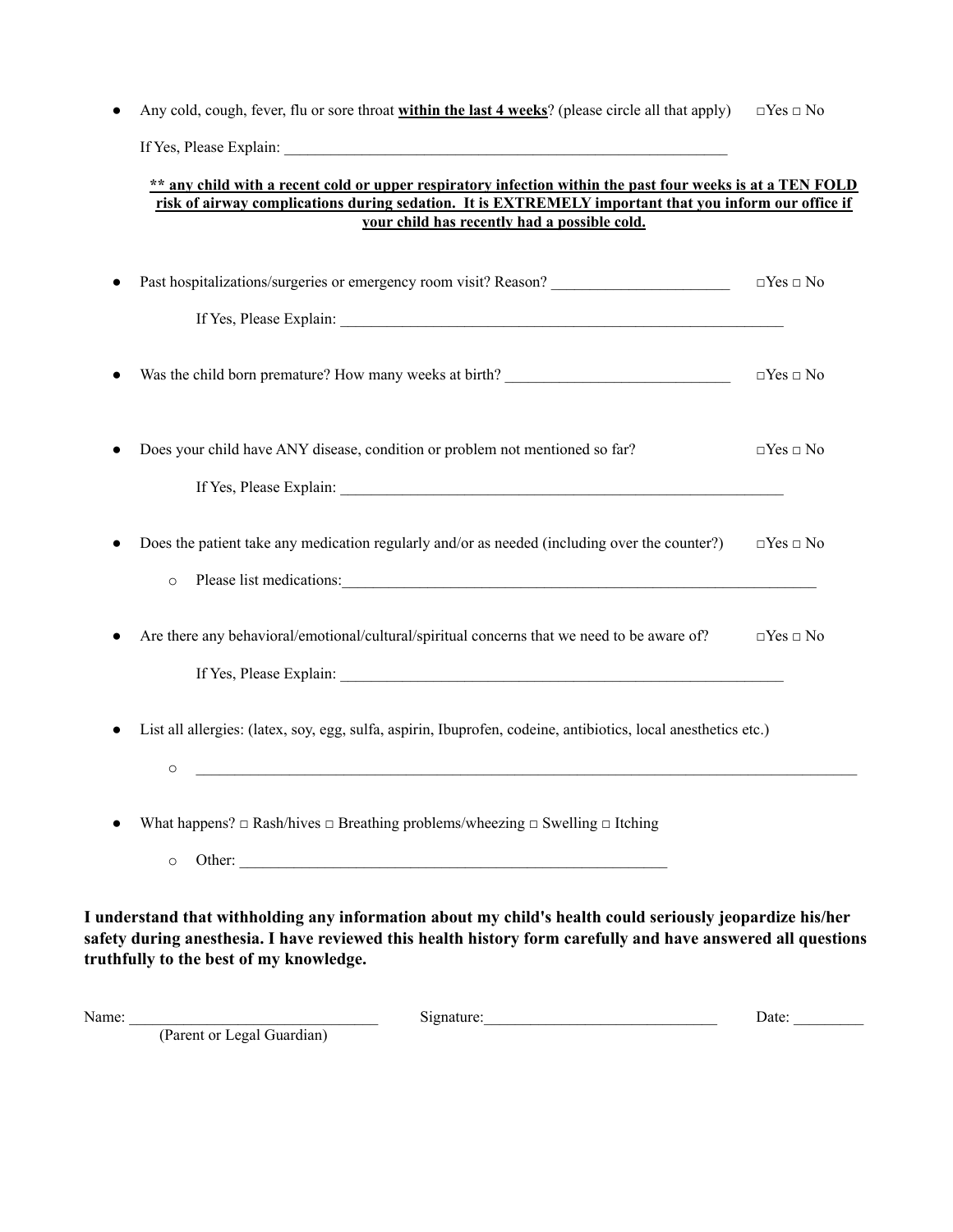

#### P: 210-460-0271 F: 866-525-9008 [TheDentalAnesthesiaGroup@gmail.com](mailto:TheDentalAnesthesiaGroup@gmail.com) **INFORMED CONSENT FOR ANESTHESIA**

The following is provided to inform patients, and/or parents of minor children of the choices and risks involved with having dental treatment under anesthesia. This information is not presented to make patients, parents, or legal guardians more apprehensive, but to enable them to be better informed concerning their treatment. There are basically four choices for anesthesia: local anesthesia, conscious sedation, general anesthesia, and/or no anesthesia. These can be safely administered in either an office, surgery center, or hospital setting.

I understand that the most frequent side effects of any anesthesia are drowsiness, nausea/vomiting, and phlebitis. Most patients remain drowsy or sleepy following their surgery for the remainder of the day. As a result, coordination and judgment will be impaired for as long as 24 hours. It is recommended that adults refrain from activities such as driving, and children remain in the presence of a responsible adult during this period. Nausea and vomiting following anesthesia will occur in approximately 10-15% of patients. Phlebitis is a raised, tender, hardened, inflammatory response at the intravenous site. The inflammation usually resolves with local application of warm moist heat; however tenderness and a hard lump may be present up to a year.

I have been informed and understand that on rare occasions anesthesia related complications include, but are not limited to: pain, hematoma, numbness, infection, swelling, bleeding, discoloration, nausea, vomiting, allergic reaction, and pneumonia. I further acknowledge, understand and accept the extremely remote possibility that complications may require hospitalization, and/or result in brain damage, heart attack, or death. I have been made aware that the risks associated with local anesthesia, conscious sedation, and general anesthesia vary. Of the three choices of anesthesia, local anesthesia is usually considered to have the least risk, and general anesthesia the greatest risk.

I understand that anesthetics, medications, and drugs may be harmful to the unborn child and may cause birth defects or spontaneous abortion. Recognizing these risks, I accept full responsibility for informing the anesthesiologist of the possibility of being pregnant or a confirmed pregnancy, with the understanding that this will necessitate the postponement of the anesthesia. For the same reason, I understand that I must inform the anesthesiologist if I am a nursing mother.

Since medications, drugs, anesthetics, and prescriptions may cause drowsiness and incoordination, I have been advised not to use alcohol or other drugs for 24 hours. Also, I have been advised not to make any major life decisions or operate any vehicle and/or hazardous device for at least 24 hours until fully recovered from the effects of the anesthetic, medications, and drugs that have been given to me or my child. I have been advised of the necessity of direct "one-on-one" parental supervision of my child for twenty-four hours following their anesthesia.

I hereby authorize and request the attending anesthesiologist from The Dental Anesthesia Group, to perform the anesthesia as previously explained to me, and any other procedure deemed necessary or advisable as a corollary to the planned anesthesia. I consent, authorize and request the administration of such anesthetic or anesthetics (local to general) by any route that is deemed suitable by the anesthesiologist, who is an independent contractor and consultant. It is the understanding of the undersigned that the anesthesiologist will have full charge of the administration and maintenance of the anesthesia, and this is an independent function from the surgery/dentistry. Furthermore, it is understood that the dentist anesthesiologist assumes no liability from the surgery/dentistry performed while under anesthesia and that the dentist assumes no liability for the anesthesia.

I have been fully advised and completely understand the alternatives to conscious sedation and general anesthesia. I accept the possible risks, side effects, complications and consequences of anesthesia. I acknowledge the receipt of and understand both the preoperative and post-operative anesthesia instructions. It has been explained to me and I understand that there is no warranty and no guarantee as to any result and or cure. I have had the opportunity to ask questions about my or my child's anesthesia, and I am satisfied with the information provided to me. I also understood that the anesthesia services are completely independent from the operating dentist's procedure.

I have read and understand the consent for anesthesia. I have had the opportunity to have all my questions answered **regarding the risks, benefits and alternatives of anesthesia.**

| <b>Patient Name</b>    | Date                           |
|------------------------|--------------------------------|
| Parent/Guardian's Name | <b>Relationship to Patient</b> |
| <b>Signature</b>       | Witness                        |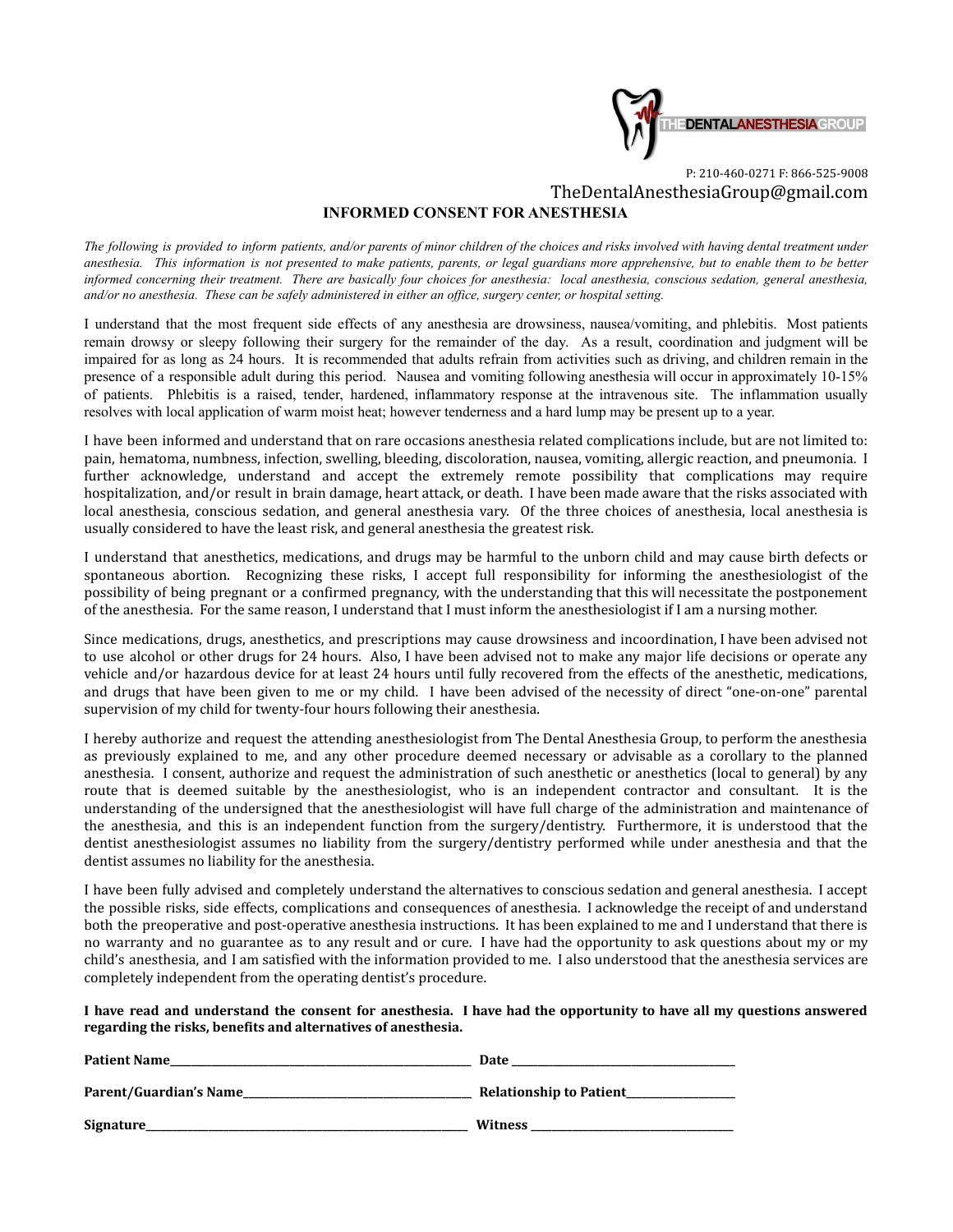

## P: 210-460-0271 F: 866-525-9008 [TheDentalAnesthesiaGroup@gmail.com](mailto:TheDentalAnesthesiaGroup@gmail.com)

#### **Financial Agreement for Anesthesia Services**

| Date of Procedure :_____________                                         |  |                                                                                                               |  |
|--------------------------------------------------------------------------|--|---------------------------------------------------------------------------------------------------------------|--|
| Your dentist has estimated treatment time to be: hour(s) _______ minutes |  |                                                                                                               |  |
| recovery)                                                                |  | Total Anesthesia Time = Dentist's treatment time PLUS 30 Minutes (15 minutes for induction and 15 minutes for |  |
| Anesthesia Fees are:                                                     |  | \$900 for First Hour and a Half & \$150 for each additional 15 Minutes                                        |  |

(Pediatrics – up to age 12)

The costs of anesthesia are considerably lower in your dentist's office when compared to the cost of anesthesia services in a hospital setting. The anesthesia fee estimate is based upon the dentist's estimated operating time. The time estimated may vary based on surgical complexity or anesthesia preparatory time.

Because of the pre-surgical preparation required by our group to provide safe, quality care, and the scheduling of your case to the exclusion of other offices and patients, a deposit must be paid to secure the appointment date.

**To confirm anesthesia services for your appointment, the full amount for services (based upon estimated treatment time) will be collected upfront at the time of booking. For pediatric patients, a deposit of \$850 (for 1.5 hours of anesthesia time) is due. The fee for anesthesia includes all pre-anesthesia evaluations, consultations with physicians if necessary, all drugs, supplies, and the time of anesthesia time. If a refund for any unused time is necessary, we will issue a refund. Any additional fee for additional time will be due at time of service.**

We accept as payment:

- CASH Eligible for a 5% Discount
- **Checks**
- Credit Card payments are subject to a 3% fee (additional time charges are not subject to this fee)

\* Full payment is due on the day of the appointment; all payments not paid in full by 2 weeks after treatment day is subject to a penalty of \$10 per day until complete payment is fulfilled unless a payment plan is prearranged.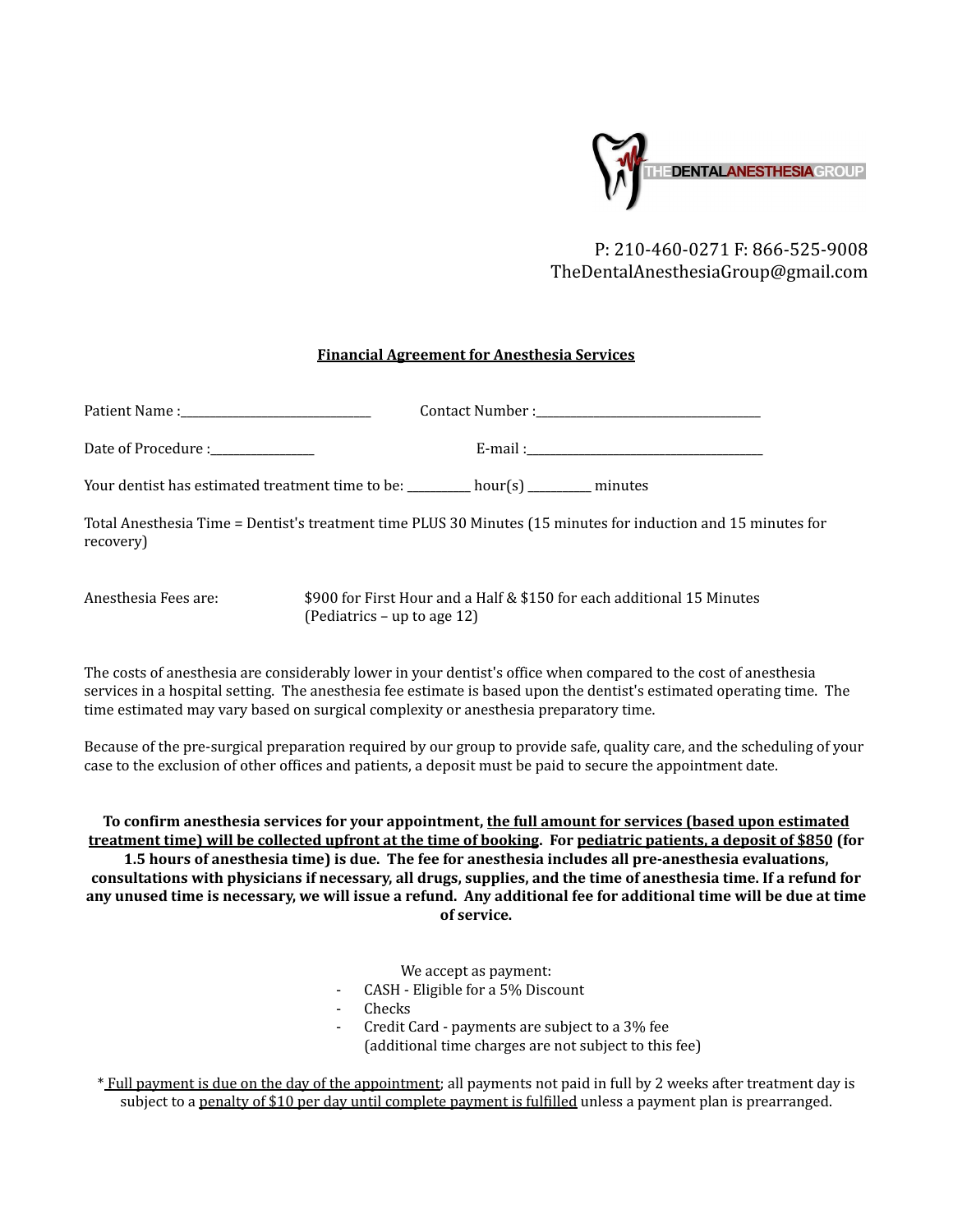#### **Insurance**

Although we do not accept insurance as direct payment for our services, our office will gladly provide receipts to attach to your insurance forms the day of surgery. I hereby authorize my doctor to release any information requested by my insurance carrier.

**This AGREEMENT** made by and between the undersigned PATIENT/PARENT/GUARDIAN and The Dental Anesthesia Group

Patient/Parent/Guardian shall be in default of this Agreement if the Patient/Parent/Guardian fails to pay, in full the cost of services rendered under this Agreement on the date of treatment. If the Patient/Parent/Guardian is in default of this Agreement, any and all unpaid portions of fees owed shall bear interest at the maximum rate allowed by law, compounded monthly, until collected from the date of treatment. **Any deposits will not be refundable and forfeited if not given 48 hours notice prior to cancellation.**

In the event the Patient/Parent/Guardian fails and/or refuses to make payment for services rendered under this Agreement and is in default of this Agreement, the Patient/Parent/Guardian shall be responsible for all ACTUAL costs, attorney fees and interest incurred by The Dental Anesthesia Group in the collection of the debt accumulated under this Agreement.

Patient/Parent/Guardian hereby consents and agrees that if the Patient/Parent/Guardian is in default of the payments required herein, The Dental Anesthesia Group may file a legal claim in Bexar County, Texas, rather than the County in which the Patient/Parent/Guardian is located, and further that proper venue in all disputes between the parties hereto shall be in Bexar County, Texas. This Agreement will be governed by the laws of the State of Texas. This Agreement constitutes the entire agreement by the parties and supersedes any written or oral agreement of the parties prior to the date hereof. Amendments to this Agreement may only be made in writing and signed by the parties.

I, \_\_\_\_\_\_\_\_\_\_\_\_\_\_\_\_\_\_\_\_\_\_, have read, understand, and agree to the above ESTIMATE of fees, terms, and conditions.

Signature of Patient, Parent or Legal Guardian: \_\_\_\_\_\_\_\_\_\_\_\_\_\_\_\_\_\_\_\_\_\_\_\_\_\_\_\_\_\_\_\_\_\_\_\_ Date:\_\_\_\_\_\_\_\_\_\_\_\_\_\_\_\_\_\_\_\_\_\_\_

Full Name: \_\_\_\_\_\_\_\_\_\_\_\_\_\_\_\_\_\_\_\_\_\_\_\_\_\_\_\_\_\_\_\_\_\_\_\_\_\_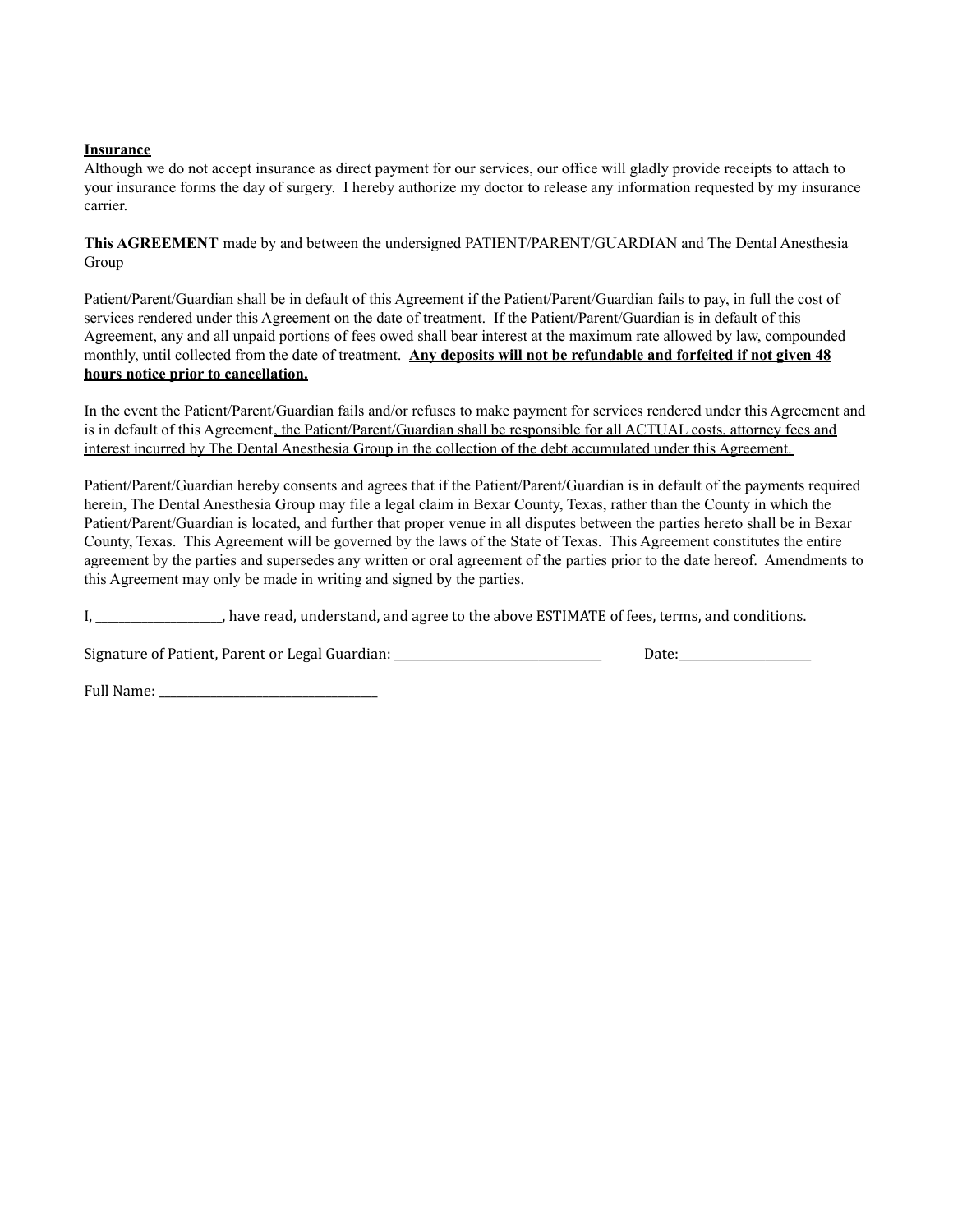

[TheDentalAnesthesiaGroup@gmail.com](mailto:TheDentalAnesthesiaGroup@gmail.com)

## **Pre-Anesthesia Instructions**

#### **Eating / Drinking**

For anesthesia, it is of utmost importance that patients have nothing to eat or drink prior to the scheduled appointment. Failure to strictly follow these instructions could result in aspiration and may be fatal.

#### No food or drink after **midnight** the day prior to surgery. Medications should be taken with sips of water.

#### **Clothing**

Please wear a short sleeve loose shirt and comfortable pants. Children should be in a T-shirt and pajama pants. Do not wear makeup, **nail polish**, or fake eyelashes. Contact lenses must be removed before anesthesia. Please do not bring anything valuable or wear any jewelry.

#### **Change in health or medications**

A change in health, especially the development of a cold, cough, or fever is EXTREMELY important. Please notify our office if there is any change in your health. Your appointment may need to be rescheduled.

### **Post-Anesthesia Instructions**

#### **Eating, Drinking, and Smoking**

Limit oral intake to liquids for the first few hours. Begin with water and follow with sweet liquids such as sports drinks, clear juice and soda as tolerated. If teeth were extracted, do not use a straw. Food can be consumed following liquids as tolerated. Suggestions include scrambled eggs, applesauce, yogurt, mashed potatoes, and soups. If your child is not hungry, do not force him/her to eat, but encourage as much liquid as tolerated. Absolutely **no alcoholic beverages and /or smoking** for 24 hours following anesthesia.

#### **Activities**

Do not drive and/or engage in moderate to high level physical activity for 24 hours or until the effects of the anesthetic have completely subsided. Judgment may also be impaired during this time, so please avoid making any major life decisions. For children, do not allow them to swim, bike, skate or play with other children until fully recovered.

#### **Pain or Fever**

Muscle aches and a sore throat may occur similar to the flu following anesthesia. These symptoms are very common and will usually disappear within 24 to 36 hours. Medications such as Tylenol and Advil are usually very effective and should be taken at the first sign of pain, if normally tolerated. For children, a fever of up to 101 degrees Fahrenheit may develop for the first l2 hours. Tylenol Elixir every 3 to 4 hours with plenty of liquids will tend to alleviate this condition as well as treat any post-operative discomfort.

#### **Seek Advice**

If vomiting occurs and persists beyond 5 hours, if temperature remains elevated beyond 24 hours, or if you have other serious concerns following anesthesia, please contact Dr. Ayyash 817-405-9248. In the event of a serious medical emergency, please call 911.

I, \_\_\_\_\_\_\_\_\_\_\_\_\_\_\_\_\_\_\_\_\_\_\_, have read and understand the given instructions.

Signature of Patient/Parent or Legal Guardian Date